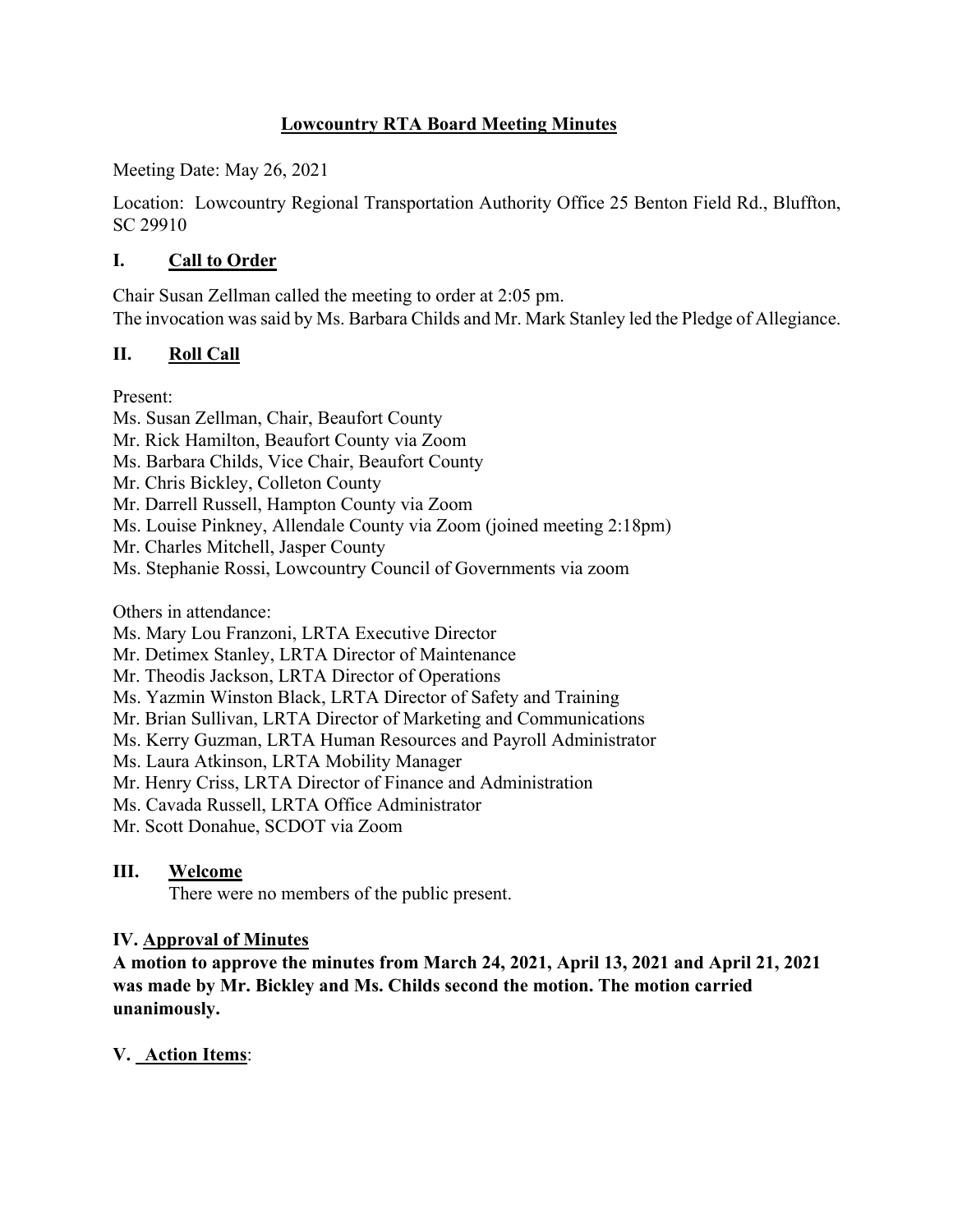1. **Approval of FY22 Budget**. Mr. Criss discussed the budget summary packet which included comparisons of this years and last years budget. Mr. Bickley asked if the Finance Committee reviewed the summary packet. Mr. Hamilton gave a briefing of the Finance Committee meeting and stated that based on the previous and current year the budget was within a reasonable range. Mr. Criss stated that the budget they are proposing represents an increase of \$515,809 over last year's operating budget which is a 13% increase. Mr. Criss stated that the majority of the increase is due to operations labor as we expand the fixed route service in Bluffton and expansion of trolley services in Hilton Head. We see about a \$300,000 net increase in operations labor. Mr. Criss stated that now we have a consistent way we can account for these things by assigning every general ledger account to one of the line-item categories. Mr. Criss stated that as we transition to the new accounting software, we plan to revise our chart of accounts and map the new accounts to the old ones to have the opportunity to compare individual categorical line items and be able to track it in a more useful way. Mr. Criss concluded by stating he would be glad to answer any questions regarding the budget proposal. Mr. Bickley asked what is happening in the coming year with insurance and employee fringe benefits. Mr. Criss stated that we have an increase effective January 2022 of .8% from PEBA for the health insurance and because its effective January 2022 it's reflected as .4% for the entire year. Mr. Bickley asked for an update on the property insurance with the insurance reserve fund. Mr. Criss stated that he doesn't anticipate a significant increase with the premium. Mr. Criss stated that he anticipates that we will be close to where we are with the insurance, with the additional vehicles increasing the bill by \$32,000. Ms. Franzoni pointed out that included in this year's budget under the operations labor is an additional supervisor. Mr. Bickley asked what the entry level of pay would be for new drivers. Ms. Franzoni stated that the CDL driver would be \$15.00 per hour and non CDL will start at \$13.00 per hour. Right now, the pay rate is at \$14.00 and \$12.00 per hour. Mr. Criss stated that the budget projection for the labor cost was at that CDL driver rate of \$15.00 per hour. Mr. Bickley asked if there would be any Cares Act funds left after July 1, 2021 that could supplement some of the budgeted money included in the budget summary. Mr. Criss answered yes, there is also some additional funding that may come available through some of the subsequent legislation from the American Rescue Plan Act. Chair Zellman asked if Mr. Criss anticipate the money remaining from the municipalities and the jurisdictions to be consistent. Mr. Criss answered that he anticipates it will be consistent as it has been over the past several years. Mr. Criss stated that he bases his revenue projections on a blend of what we asked for and what we expect to get. Mr. Criss also stated that we received assurances from some local governments of where they're going to come in. Chair Zellman asked for a motion to approve the budget**. Mr. Hamilton made a motion to approve the budget. Ms. Childs second the motion to approve the budget. The motion carried unanimously.**

#### **VI. Informational Items**

1. **Director's Report -** Highlights for March and April included: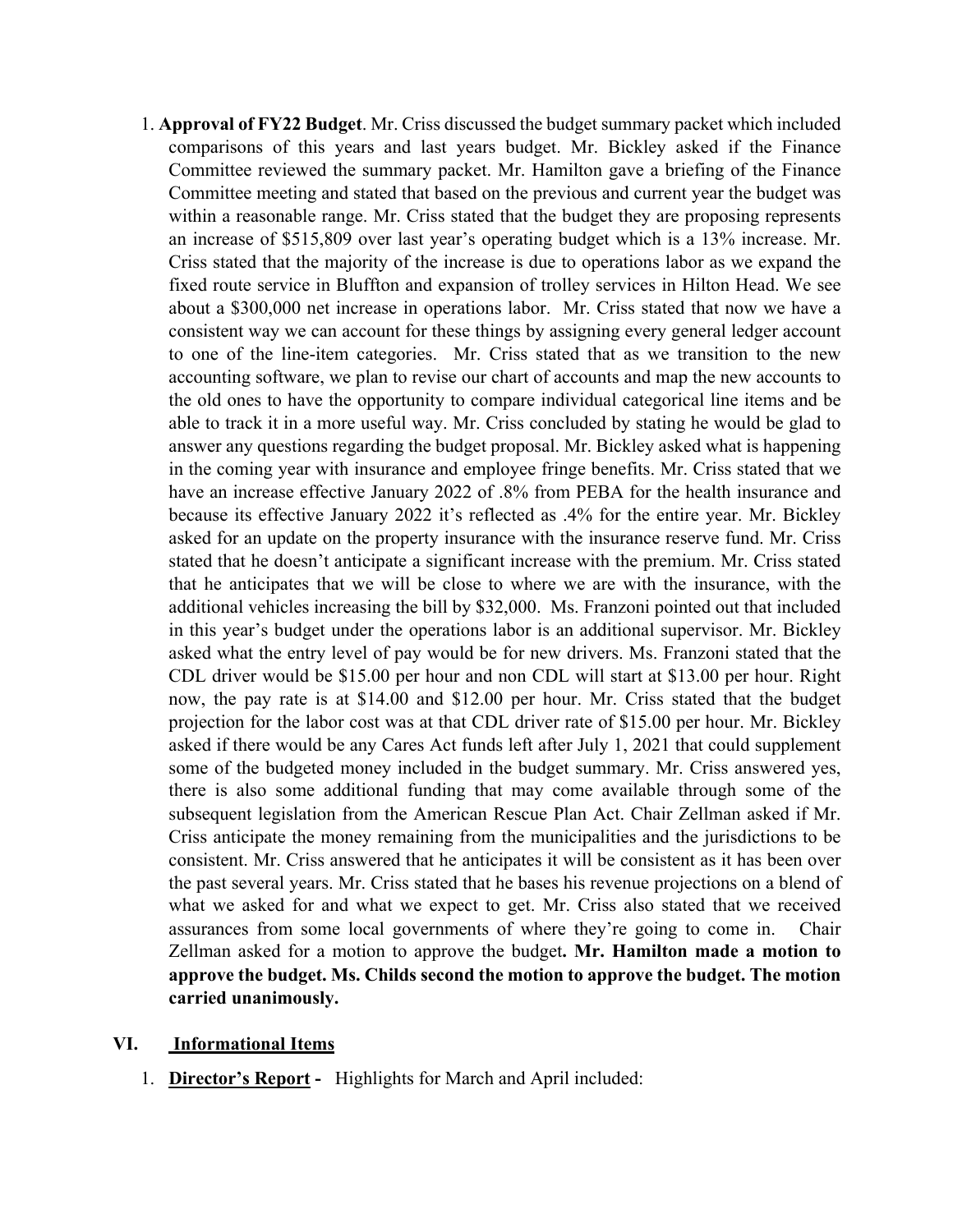A meeting with the Deputy Chief of the Jasper County fire department which was very productive. Plans are now in place to include Jasper County in our emergency evacuation plan. Jasper County will be given a cutaway vehicle to use so passengers west of I95 will contact the Jasper EOC and they will transport people to the emergency shelter. Ms. Franzoni stated Mr. Sullivan has set up a hurricane evacuation registry for Jasper County on the website.

Ms. Franzoni recognized Ms. Atkinson, Mobility Manager, and staff that conducted surveys of the passengers. The results of the surveys were very positive.

Ms. Franzoni gave Mr. Sullivan, Director of Marketing, recognition for his efforts and especially how he manages the social media as he communicates well with the public and answers their questions within a reasonable amount of time. Ms. Franzoni stated that the way Mr. Sullivan responds to the social media comments makes it relevant and represents a good communication tool. Ms. Franzoni stated that we made 20,000 new brochures for the trolley service and they were gone in three weeks and have since ordered 10,000 more. Dedication of the fourth trolley was conducted on May 20, 2021. The name of the fourth trolley is Harley named after the Clydesdale horse that was the official greeter at the Lawton Stables. Ms. Franzoni stated that Mr. Sullivan sent out the link of the Beaufort County Channel interview of Ms. Franzoni speaking on the trolley services.

Based on the last meeting, Chair Zellman asked about cards with information about the transportation services that could be passed on to others. Mr. Sullivan made story cards and they were presented.

Ms. Franzoni presented the budget and the transit services plan for the town of Bluffton, in March.

Ms. Franzoni acknowledged Mr. Stanley was on a panel at the TASC conference where he represented maintenance and answered questions regarding Covid from the maintenance side. There were no road calls the months of March and April, in a large part due to the 3 new MCI buses.

#### 2. **Finance Report**

Based on the financial statements from the last two months, we are tracking where we expect to be on our budget at this point in time. We are at 180 percent of our projected FTA grants and 21 percent of our SCDOT grants. This is due to the additional funding for the three new buses and less SCDOT funds reimbursed. Chair Zellman ask about the state funding if we don't draw down as much would it impact our future draw downs. Mr. Criss responded that State Mass Transit Funds (SMTF) dollars belong to wherever SCDOT sends them. Mr. Criss stated that we are working very closely with the office of public transit to make sure that we have our needs met and he has full confidence that they are going to do everything that they can to make sure of that.

The balance sheet shows no major surprises. Mr. Criss commended Ms. Steel, the staff accountant, on working diligently to get the balance sheet cleaned up. There were some accounts on the balance sheet accumulating and accruing in different ways. Chair Zellman asked Mr. Hamilton whether he was happy with the format of the balance sheet. Mr. Hamilton replied yes and added that it is the visibility we need while at the same time not being so complex. Mr. Hamilton said that he thinks it's a good depiction of the position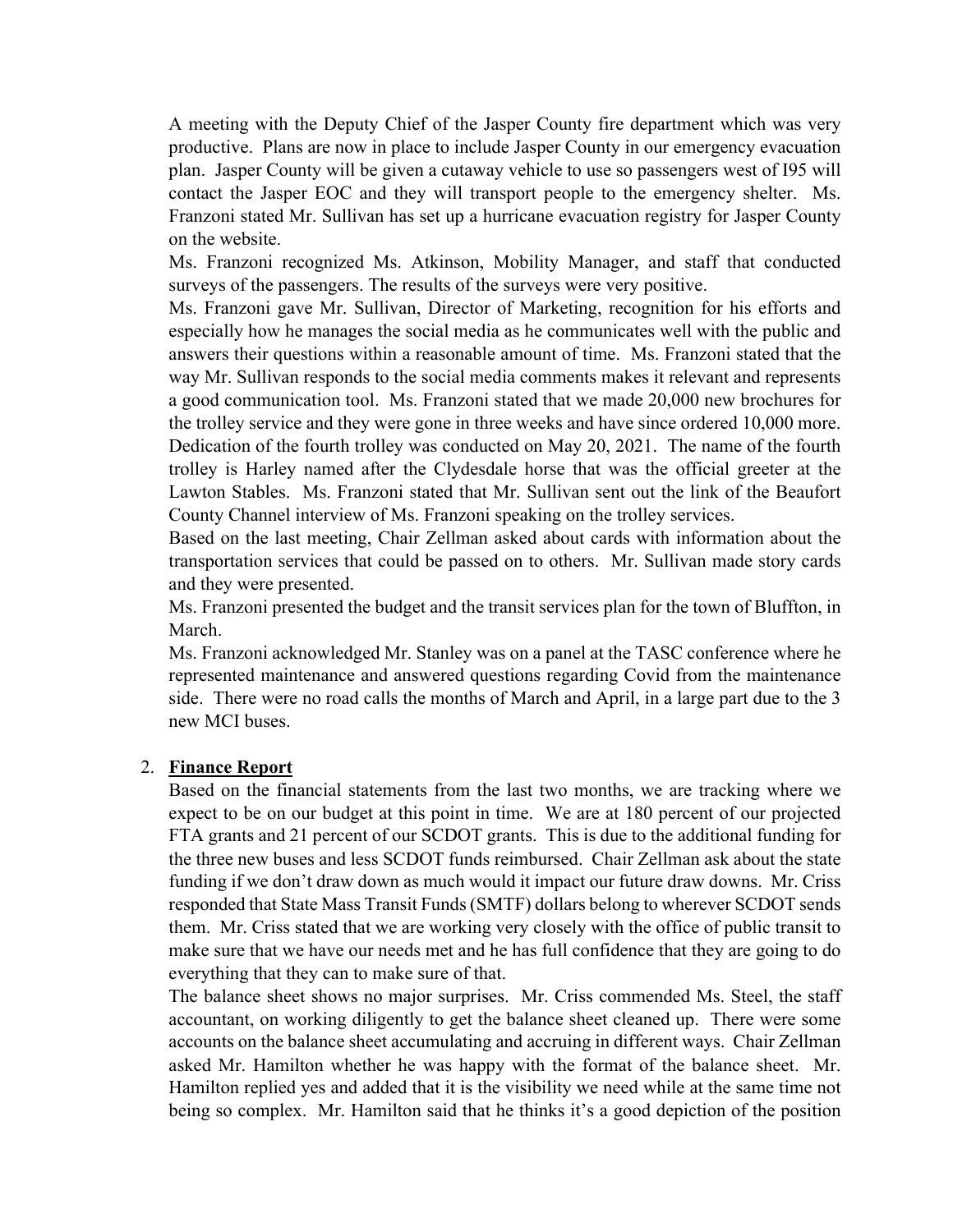that LRTA finds itself from month-to-month and year to year. Mr. Bickley stated that this is April 30 that's ten months and we are almost through May now and have got June to go. Mr. Bickley asked Mr. Criss how he thinks we will end the fiscal year and where does he think that number will be. Mr. Criss responded that the reserve account is at \$300k and he anticipates that we will probably have \$150k additional. Mr. Criss stated that we have open federal grants that require a match and so a portion of the money is the match for those grants. Chair Zellman ask if we can call it a reserve. Mr. Criss responded that technically he would not call it a reserve because it's obligated to match those grants. Mr. Criss stated that he is working to identify what are the expenses that we absolutely have to pay because there is a chance in the future that we could find ourselves where we are facing a federal government shut down. Chair Zellman stated that it would be good for us to know what would be the bare bones money that we would need to continue operations for 90 days.

#### **3. Chairperson's Report**

Chair Zellman welcomed two new staff members; Mr. Theodis Jackson, Operations Director and Mrs. Cavada Russell, Office Administrator.

Chair Zellman discussed the Antioch Express operating out of Ridgeland. She was interested in finding out more about the service and whether they were operating a public transit service. Ms. Franzoni responded that she had not been involved in any of the planning for this service and that the email from Chair Zellman triggered her to go online to find out more about it. Ms. Franzoni said that it's not the same as the service we provide, our service runs in the early morning and late afternoon. Jasper County did not ask if we could do more service. This nonprofit identified a barrier for their folks to get to work and so they started the service for mid-day trips between Ridgeland and Bluffton / Hilton Head. Mr. Mitchell stated that he attended one of their meetings last week. They are going to be transporting local workers from Jasper County to workplaces in Hilton Head and Bluffton. Mr. Mitchell stated that he is not sure of the rates since they didn't discuss that aspect. Ms. O'Bannon is the person in charge. They have two small buses on the premises. Ms. Childs stated that the cost is \$5.00 round trip. Ms. Childs asked if Jasper County is funding the service. Mr. Mitchell responded by saying from what he was told they are getting grant funding. They are also going to help those who have just got released from prison to find jobs. Chair Zellman suggested that Mr. Mitchell would be a great liaison for the Antioch Express services. Chair Zellman stated that the flyer says it's a two-year pilot program and the project depends upon the level of ridership or participation and they plan to work with municipalities and businesses to develop the project. Chair Zellman stated that she thought it would be helpful if we could find out more about it. Chair Zellman asked Mr. Mitchell if he was able to talk to anybody concerning the use of Sgt. Jasper Park. Mr. Mitchell responded by saying yes, he spoke to Ms. Wendy. Mr. Mitchell stated that right now the park is booked for the weekends until October, but the weekdays are available we would just need to give a date. Chair Zellman ask if they could go see the location and Mr. Mitchell said absolutely.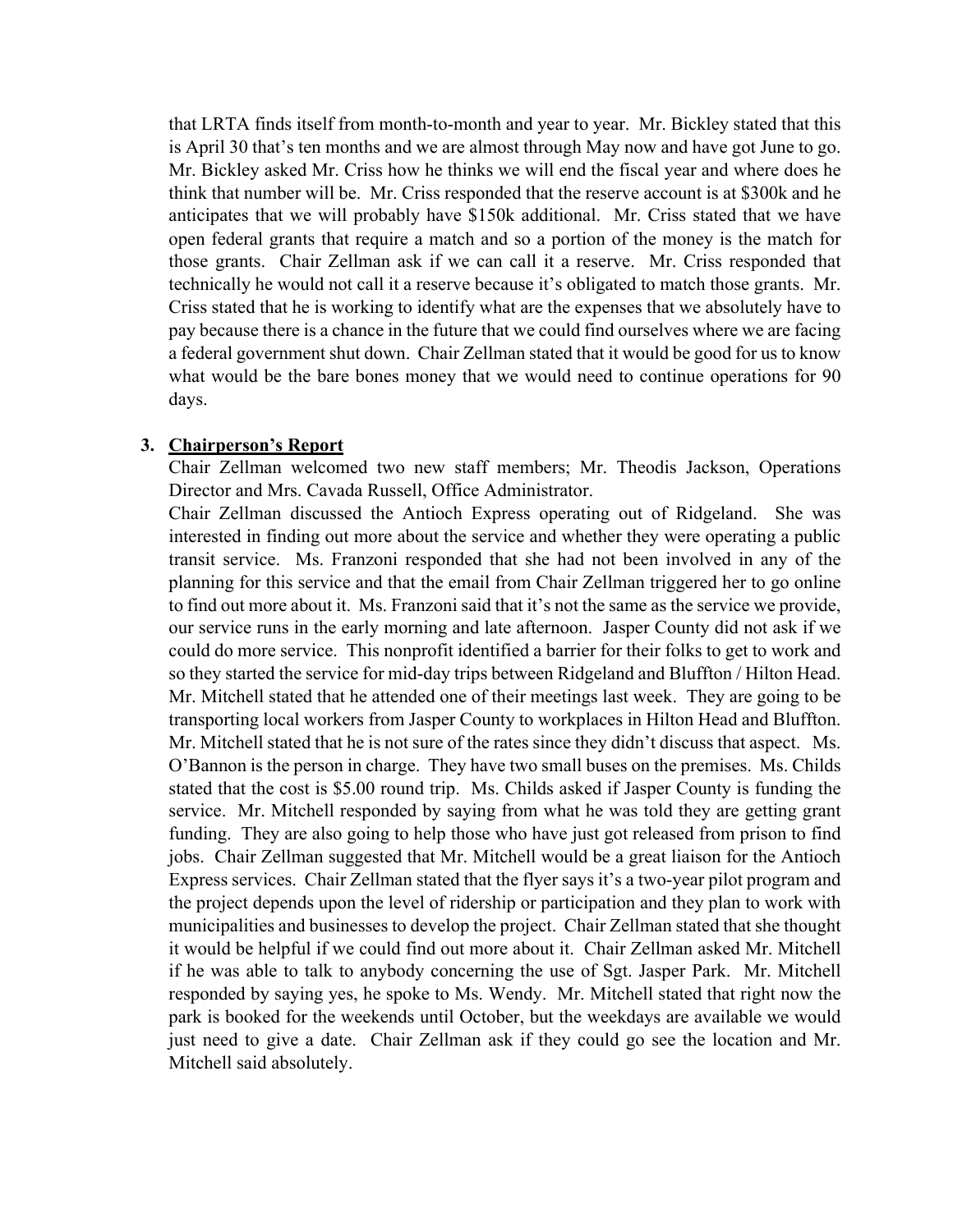Chair Zellman stated that at some point we need to talk about how to conduct the meetings for the rest of the year. Do we want to continue with live or Zoom meetings? Ms. Franzoni stated that they had talked about having the meetings at the Palmetto Breeze Office when we have committee meetings and do the other meetings as Zoom. Chair Zellman asks how everybody feels about in person and Zoom meetings. Mr. Russell stated that he is unable to drive, and Ms. Pinkney stated that she likes the option of Zoom. Chair Zellman asked about having every other meeting in person. Mr. Russell stated that he will have to ask if he could meet by Zoom at least through August. Chair Zellman responded that it would be okay and that we should always have the option for Zoom.

## 4. **Committee Reports**

- **Operations Committee**: Chris Bickley, Rick Hamilton
- 1. Mr. Bickley stated that the operations committee met, and Chair Zellman sat in and they were glad to have her. They reviewed January through April operations. It was notable that during that four-month period we had only one preventable accident. They discussed the random drug and pre-employment testing and noted that we are in full compliance. They also talked about getting the trolley service going this year and also the challenges with recruiting and retaining employees.
- **Maintenance Committee**: Charles Mitchell, Darrell Russell
- 1. Mr. Mitchell stated that we had zero road calls for the month of January and three for the month of February. The preventative maintenance inspections were completed at 100 percent. We had no lift failures. Mr. Mitchell stated that he was able to walk around with Mr. Stanley and view the facility and the new buses. One issue we still have going on is the bus wash renovation needs to be completed and that he will step up and do whatever he can to push that along to make sure it gets taken care of.
- **Finance Committee**: Barbara Childs, Rick Hamilton
- 1. Mr. Hamilton stated that it was their second meeting since mid-2020. The most recent two months is a top end review of documents to demonstrate the process established and then provide a sign off that was accomplished with no issues.
- 2. Mr. Hamilton stated that it was good to hear that there are efforts being made to include depreciation in the monthly reviews going forward. We are tracking the end of the year items shown on audit. He also mentioned the contingency reserve and how he hopes to introduce Mr. Criss to some of the work that had previously been done and that it might be beneficial going forward.
- 3. Mr. Hamilton stated that they discussed auditor selection and ask the board to approve a motion for an auditor going forward in the meeting. Chair Zellman stated that there was nothing with the auditor planned on the agenda.

## **VII. Old Business**

## 1. **Bluffton Breeze**:

Ms. Franzoni stated that we are struggling to have enough employees and we're no different than anybody else that employs people in the area. She stated that some of the difficulty we're having is the Beaufort County schools are in session until June 17 and we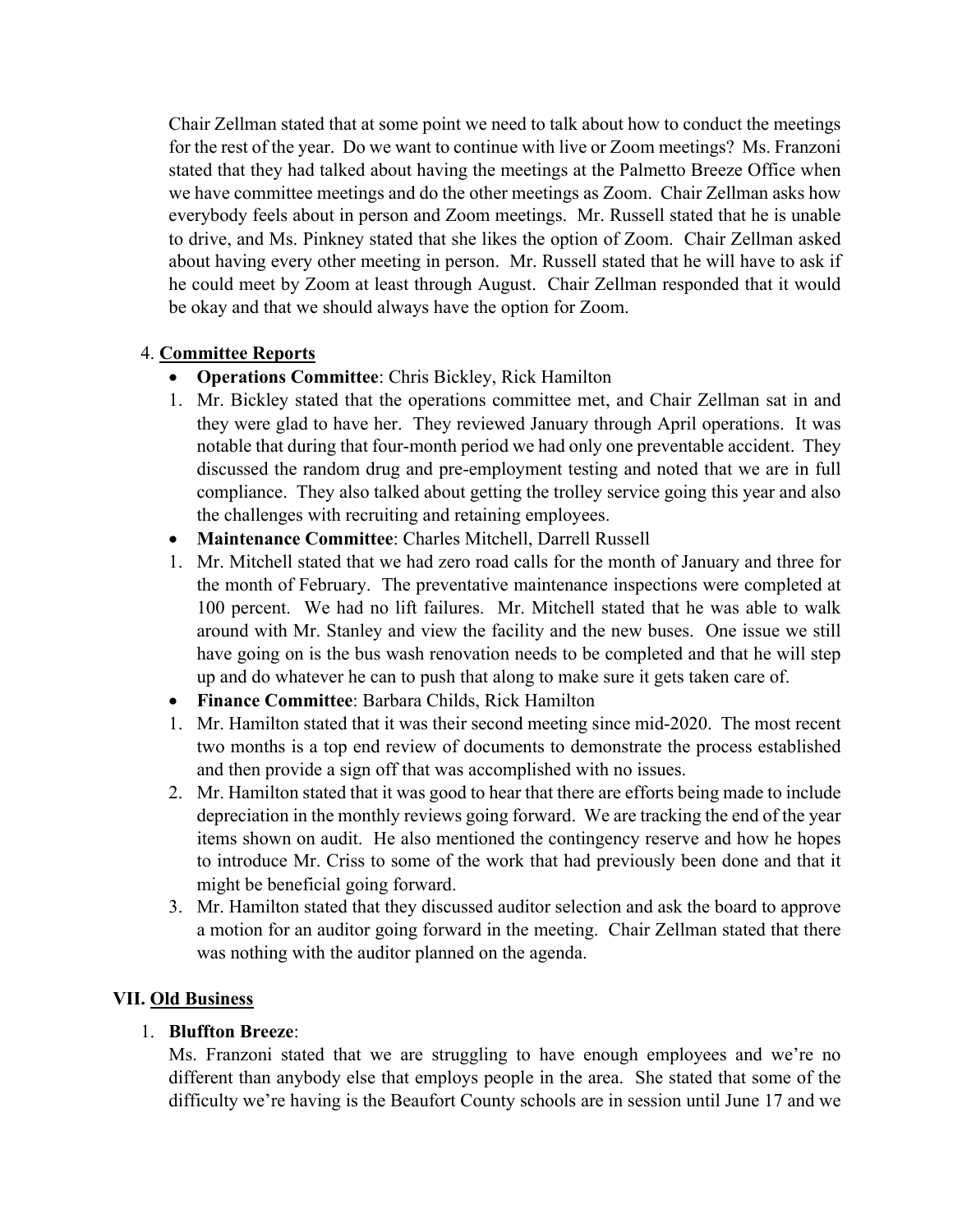use their school bus drivers to help cover the seasonal work. The plan for starting up the Bluffton Breeze was to begin July 1st, but we don't have enough drivers. She stated we have a training class today and Mr. Jackson interviewed thirteen people since he's been here in four weeks. She also stated that we have ads everywhere and we are getting applicants in but it's not fast. She stated that she talked to Heather Colin at the Town of Bluffton and they rescheduled the start date to September 7, 2021. Ms. Franzoni said that the Bluffton service is year-round so once we get drivers in those positions, she believes they will be here to stay and next spring just like every spring we'll be looking for trolley drivers.

### 2. **By Laws and Signatures**:

Ms. Franzoni stated that we have been meeting virtually since the revised By Laws were approved and she only has Chair Zellman and Ms. Childs signature on them. She stated that she needs everyone's signature.

### 3. **5339 Grant Opportunity**:

Ms. Franzoni stated that we did have one of our special meetings to talk about this opportunity from the state. She stated that the SCDOT had close to 5 million of lapsing funds and they put a call out for projects. Ms. Franzoni stated that we did get funded for two buses not three for 1.2 million dollars from SCDOT. They would like for us to obligate the money by September.

### 4. **Sale of Property on Argent Road**:

Ms. Franzoni stated that we are under contract and the original contract had a ninety-day inspection period. We sold the property for \$425,000. She also stated that they put \$10,000.00 into escrow and if they decide during the inspection period that this is not going to work the deal cancels and they get their money back. If they go past the inspection period date and cancel, we keep the escrow money. Ms. Franzoni stated that they asked for sixty more days of inspection time which is not a long inspection time on a commercial property. They want enough time for their engineers to produce a stormwater plan for Jasper County. Our realtor and attorney recommend saying yes to the extension of time but whatever documents or studies they produce we get at the end if they do not follow through with the sale. Ms. Franzoni stated that she did find the original documents for the land and we bought for \$104,000 in 1997.

## 5. **Second Shift Bus**:

Ms. Franzoni stated that she was approached by the Chamber regarding a second shift bus to come from Northern Beaufort County to serve Bluffton and Hilton Head. They wanted to start Memorial Day weekend and and run through Labor Day. Ms. Franzoni told them that she can't do it right now due to manpower issues. She said that they will revisit this and get back with them in June and hopefully we will have enough drivers.

## 6. **LATS Update**:

Ms. Rossi stated that we have an executed contract for the consultants that will be updating the Long Range Transportation Plan (LRTP) and that we will be kicking things off in June. Ms. Rossi stated that the 5339 money will be on the agenda for June, and it's been out for public comment for several weeks now and will be approved. Ms. Rossi stated that for the June 4<sup>th</sup> meeting they will be attempting a hybrid version and they are having it at the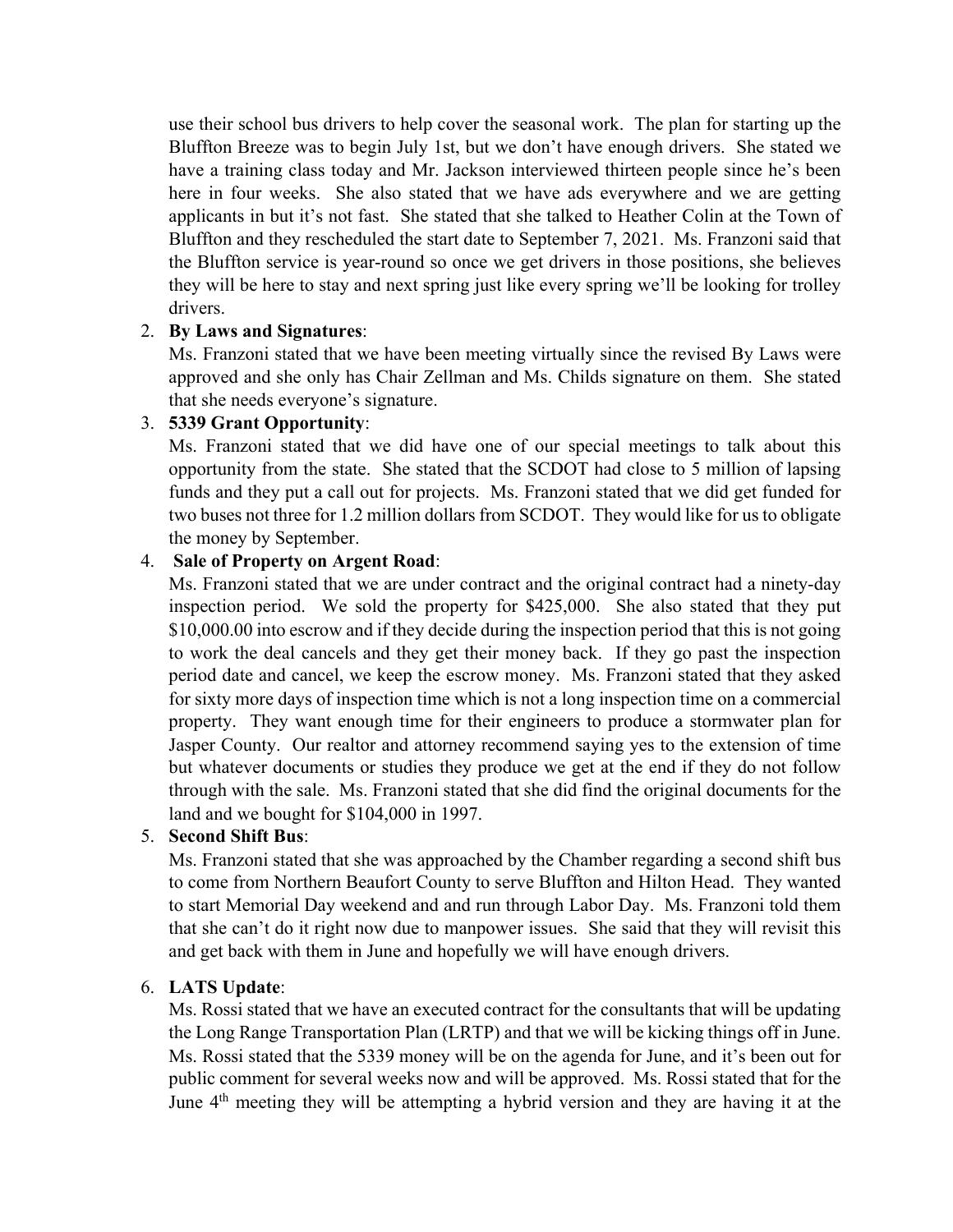Rotary Community Center in Bluffton. Hopefully in August the meeting will be back at TCL.

## **VIII**. **New Business**

## **1. RTAP Grant Opportunity: Rural Transportation Assistance Program (RTAP):**

Ms. Franzoni stated that we applied for a Community Rides grant through RTAP. The grant projects are for sustainable projects that improve transportation in a rural area and can be easily duplicated. The project that LRTA submitted for grant funding is for the planning of improved transportation services for Northern Beaufort County. The project name is ReBeaut-Reimagining Beaufort Transportation. We would like to see our ridership in Beaufort increase and be of more use to the community. There are a lot of unmet needs for transportation including medical, education, employment, and grocery shopping. Our current network is not conducive to a lot of these activities. Ms. Franzoni stated that she is really hopeful that we will get this grant. Ms. Franzoni said that it's a great project and we would have a lot of support from the community. She went on to say that our issue is we don't have a lot of planning money on the rural side, and this grant could go a long way to help with the project.

## 2. **Survey Results**:

Ms. Atkinson stated that our goal was to get at least 100 surveys and we got 132. We had a breakdown of demand response and commuter responses. Ms. Atkinsons stated that we did end up getting about a 60/40 percent split. One of the interesting questions was how long you have been riding, and the majority of our riders are more than three years. We did have two long term passengers; an almost twenty-year rider and a thirty-year rider both from the Walterboro area. Eighty three percent use the bus for work and the majority were daily riders. Ms. Atkinson stated that, she found it interesting that most of our passengers were between 51 and 60 years of age and the second highest group was from 31 to 40 years of age. Ms. Atkinson stated that only four passengers who took the survey were 20 years of age or younger and 20 were over 65. The helpfulness of the staff was broken down between the call center staff and the drivers. Those results were overwhelmingly positive. The percentage for the drivers being excellent or good was 80 percent. There was only one that gave a bad rating, and everything he answered was negative. The buses being cleaned and maintained and on time was 94 percent positive. Sixty seven percent of passengers refused to answer the question about barriers. Their biggest barrier was the fear of being stranded. Ms. Atkinson stated that hopefully we can overcome that barrier. Sixty four percent of people said they would like to have the demand response service offered on Saturday and Sunday. The overall satisfaction of the service in general was fantastic. In conclusion 84 percent of the passengers thought we were either excellent or good. Ms. Atkinson said that the survey will become an annual thing.

## **IX. Next Steps/Summary of To Do Items Resulting from this Meeting:**

- 1. Chair Zellman stated that she, Ms. Franzoni and Mr. Mitchell will take a look at the location for the retreat.
- 2. Mr. Criss is going to calculate the amount of reserve we will need for 90 days of operation.